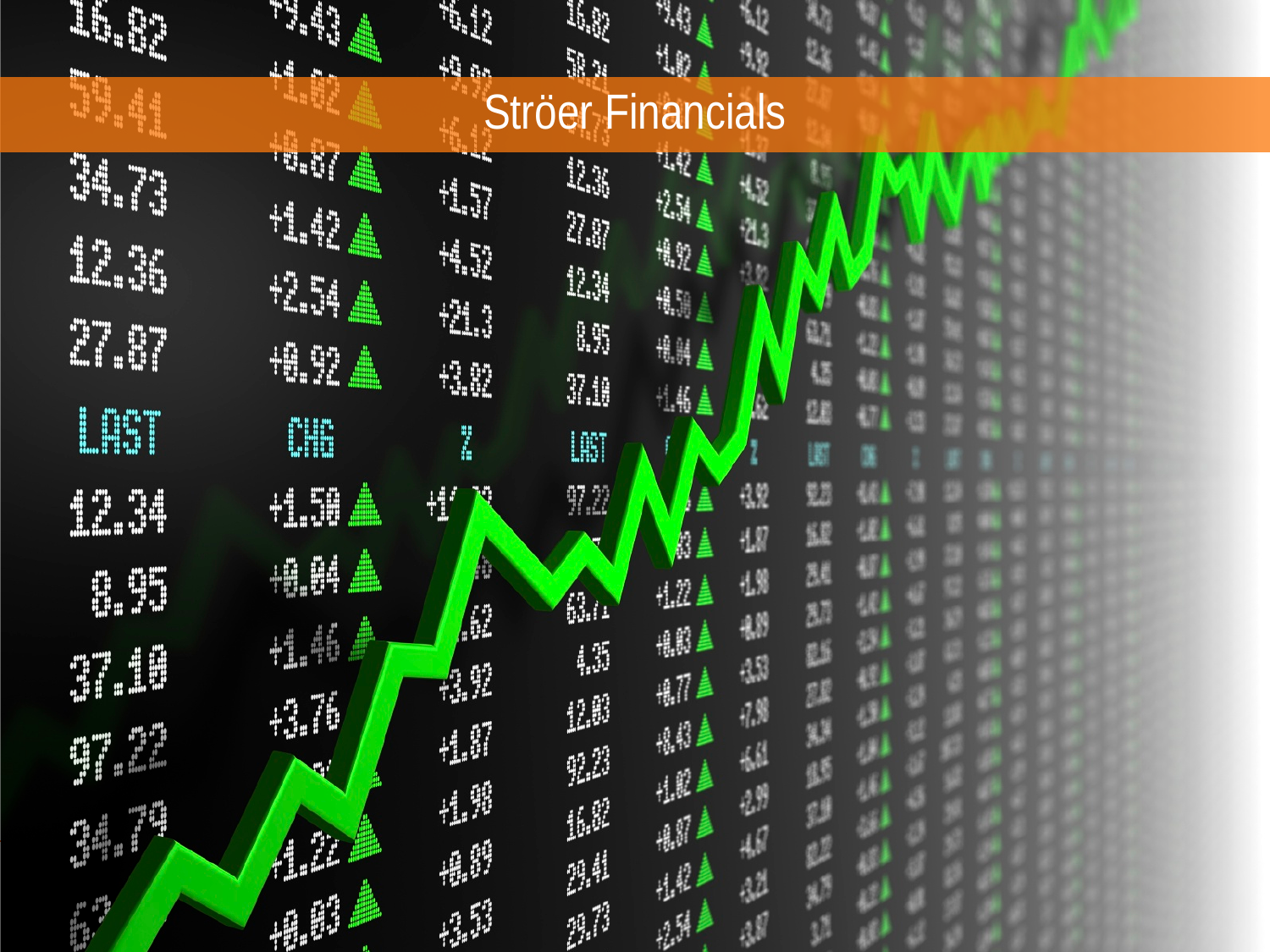### Financials at a glance: Strong growth in topline and net adjusted income

| $\in$ MM                      | H1 2011 | H1 2010    | Change    |  |
|-------------------------------|---------|------------|-----------|--|
| <b>Revenues</b>               | 282.3   | 242.2      | $+16.6%$  |  |
| Organic growth <sup>(1)</sup> | 7.3%    | 10.0%      |           |  |
| <b>Operational EBITDA</b>     | 59.8    | 52.4       | $+14.0%$  |  |
| (2)<br>Net adjusted income    | 16.5    | 11.7       | $+41.0%$  |  |
| Investments <sup>(3)</sup>    | 22.5    | 6.6        | $+238.3%$ |  |
| (4)<br>Free cash flow         | 1.7     | 3.2        | $-46.3%$  |  |
|                               | H1 2011 | 31.12.2010 | Change    |  |
| Net debt $^{(5)}$             | 319.3   | 320.1      | $-0.2%$   |  |
| Leverage ratio <sup>(6)</sup> | 2.4x    | 2.4x       | 0.0%      |  |

Notes: (1) Organic growth = excluding exchange rate effects and effects from the (de)consolidation and discontinuation of operations; (2) Operational EBIT net of the financial result adjusted for exceptional items, amortiz intangible advertising concessions and the normalized tax expense (32.5% tax rate); (3) Cash flows from investing activities excluding M&A; (4) Free cash flows from operating activities less cash flows from investing activ (5) Net debt = financial liabilities less cash (excl. hedge liabilities), (6) Net Debt to LTM Operational Ebitda adjusted for full consolidation of Ströer Turkey

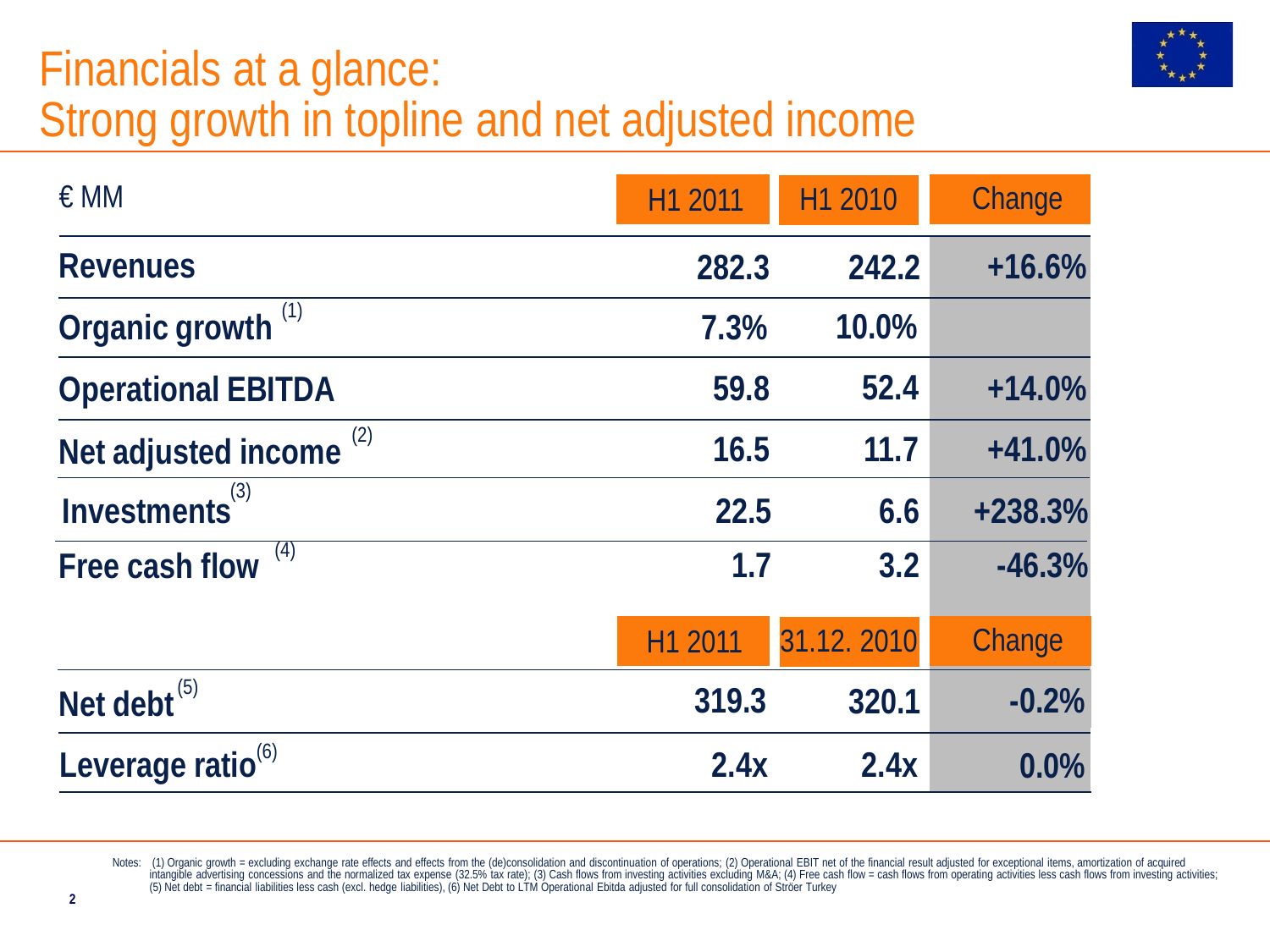#### Ströer Group revenue: Balanced increase across all product groups



€ MM Billboard **Street Furniture** Transport **Street Furniture** Transport **Reported % +21.4% Reported % +22.3% Reported % +19.4%** 40.9 72.8 152.1 34.3 59.5 125.3 17.3% 20.9% 21.5% 22.5 39.0 89.2  $O<sub>2</sub>$ 18.6  $O<sub>2</sub>$ 33.3  $Q<sub>2</sub>$ 73.4 28.6% 17.6%  $21.3^{\circ}$ lo 33.7 18.4 62.9  $O<sub>1</sub>$ 15.7Q1 26.2 51.9 Q1 H1 2010 H1 2011 H1 2010 H1 2011 H1 2010 H1 2011

- Growth in billboard largely due to consolidation effects in TR and PL
- German operations lifted street furniture sales mainly on the back of higher filling ratios
- Growth in transport revenues supported by double-digit increase in digital revenues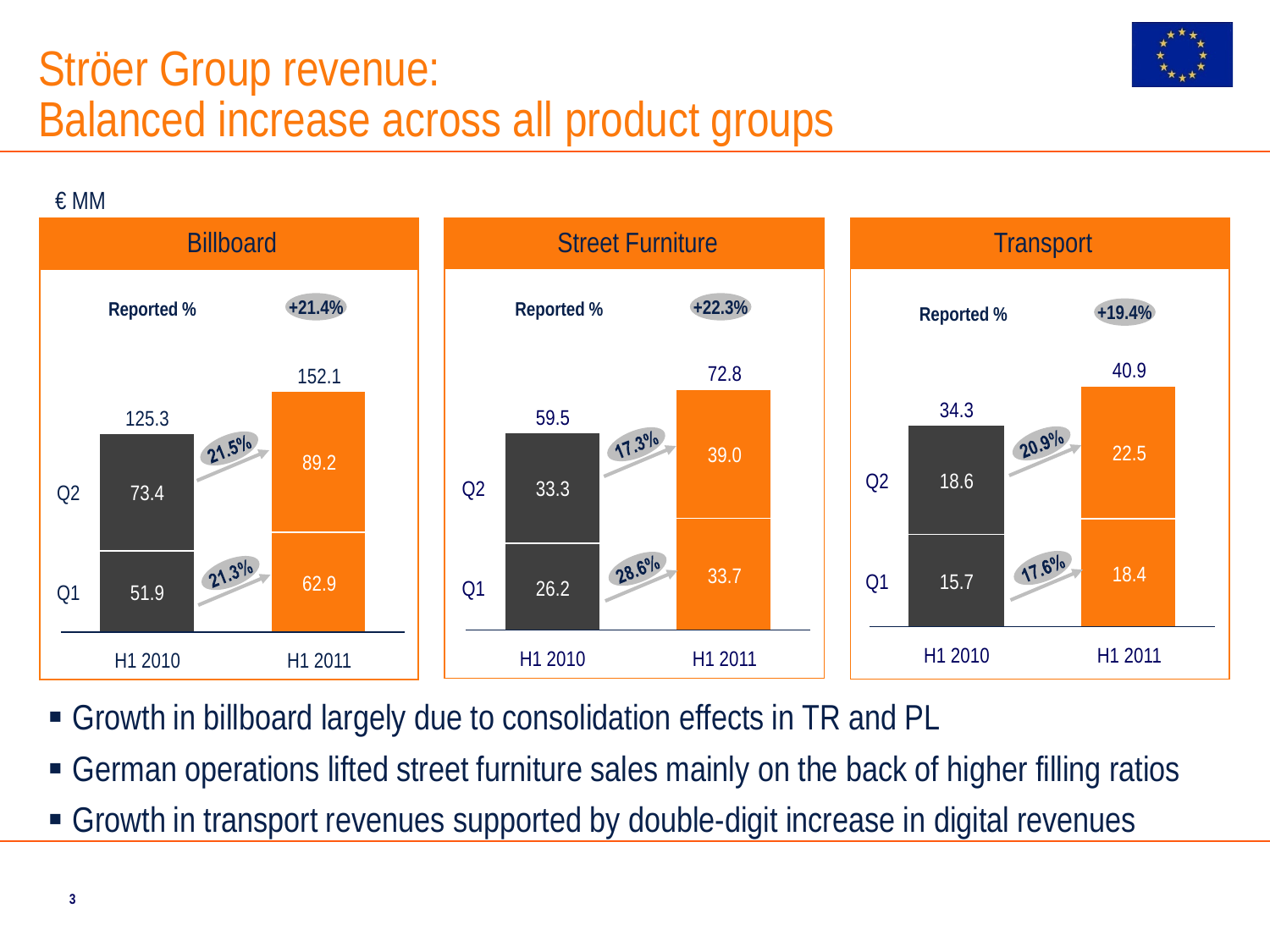## Ströer Germany: High single digit organic revenue growth continues in H1





- Double digit growth of digital products supported by Out-of-Home-Channel sales
- 160 BPS margin lift due to higher share of premium products and moderate overhead increases
- Capex increase mainly caused by ramp-up of digital Out-of-Home-Channel network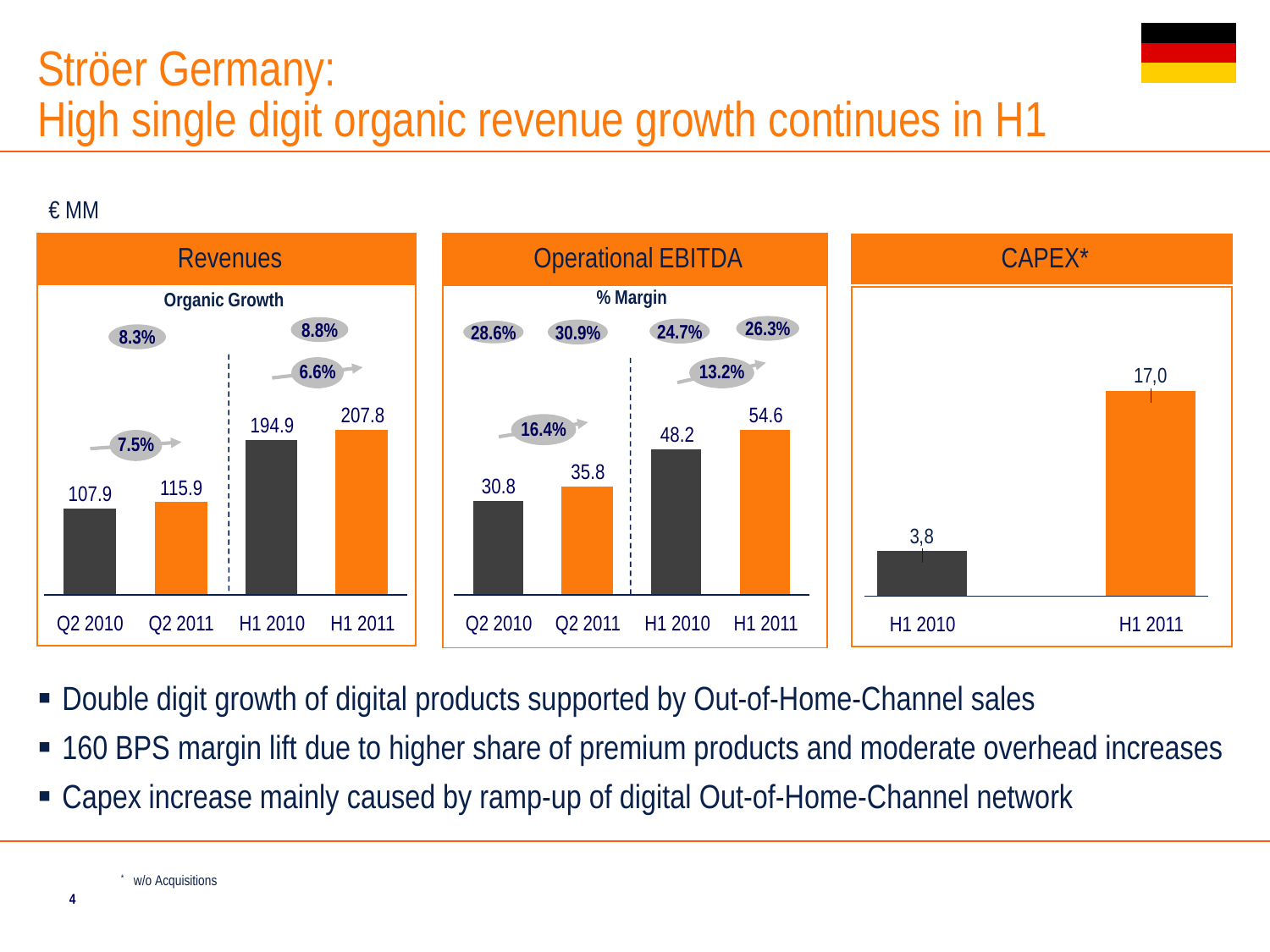## Ströer Turkey: Ongoing growth in a challenging environment



€ MM



- Organic growth >6% despite adverse impact from audiovisual reform and elections in May/June
- **EX** Lower top line growth, changes in concession portfolio and adverse FX impacted Op. EBITDA
- Overhead costs down on last year resulting from cost containment measures

100% view w/o Acquisitions

**5**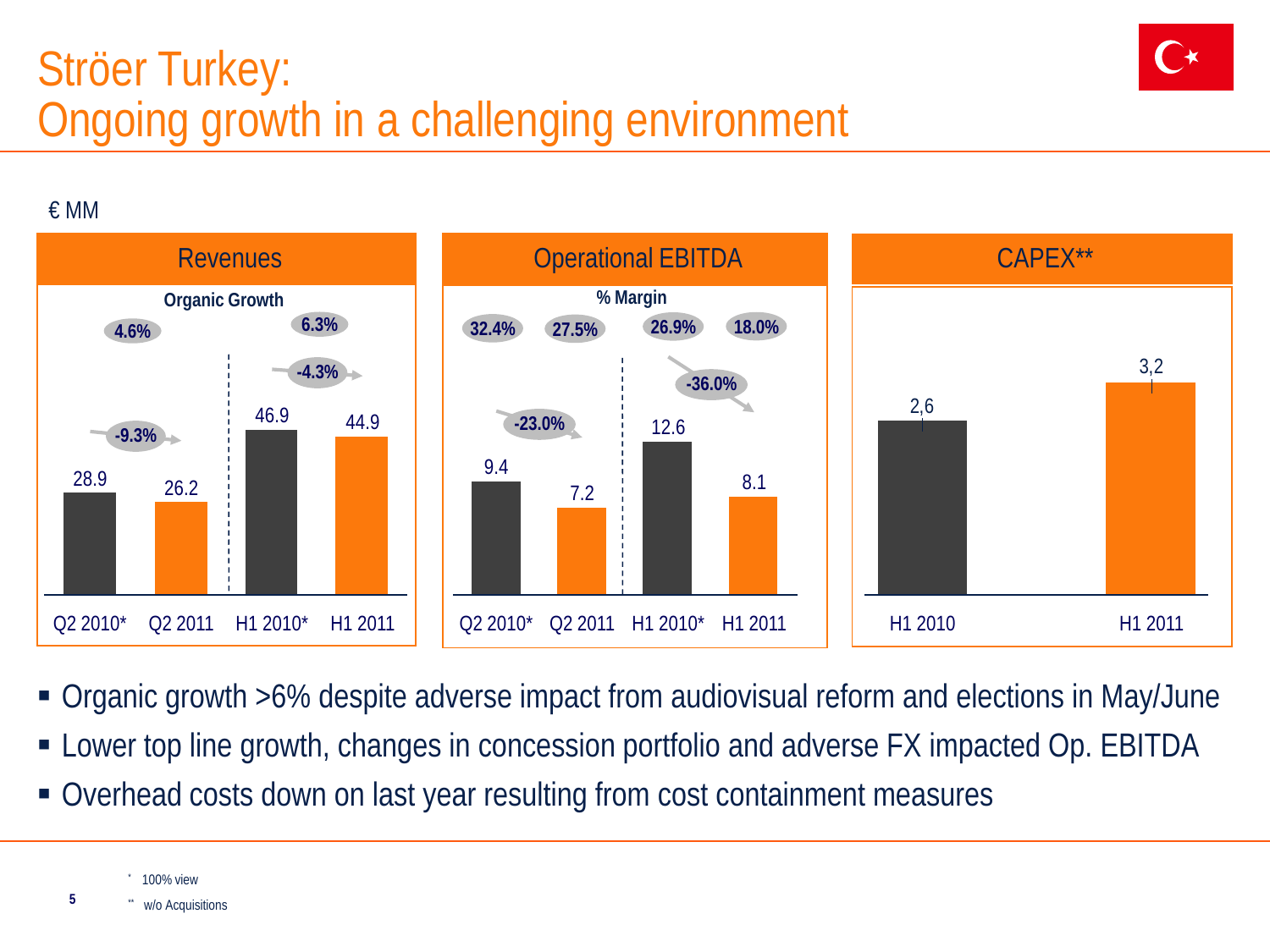#### **IblowIIP** Ströer Rest of Europe:\* lmedia Margin improvements posted by Poland and blowUP operations

€ MM



- Strong revenue growth partly due to scope effects from News Outdoor Poland acquisition
- BlowUP delivered solid high-singe digit organic revenue growth despite Q2 weakness
- Both operations contributed to a 170 BPS Operational EBITDA margin improvement

**6**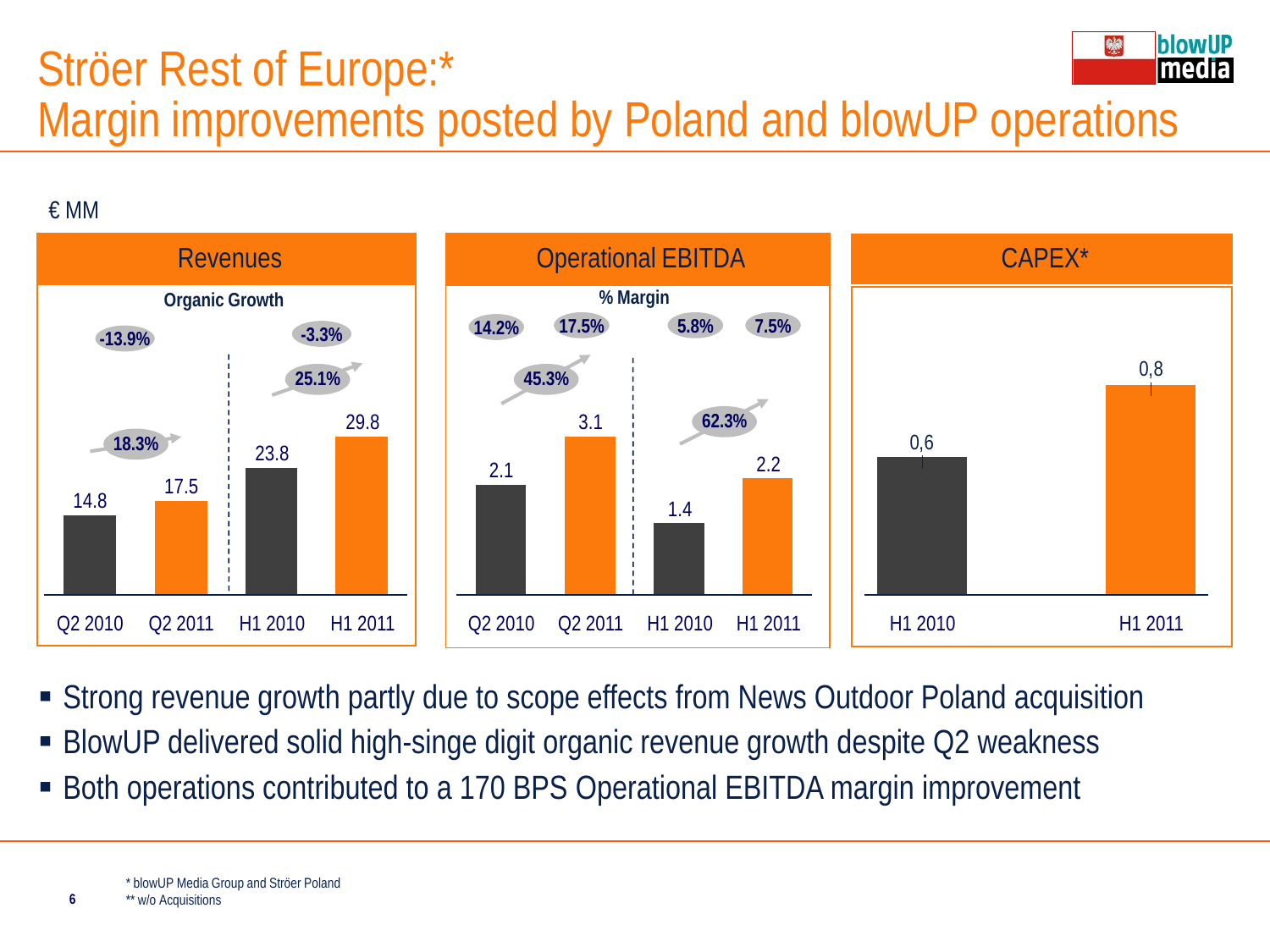# Improved operational cash flow while investing into growth







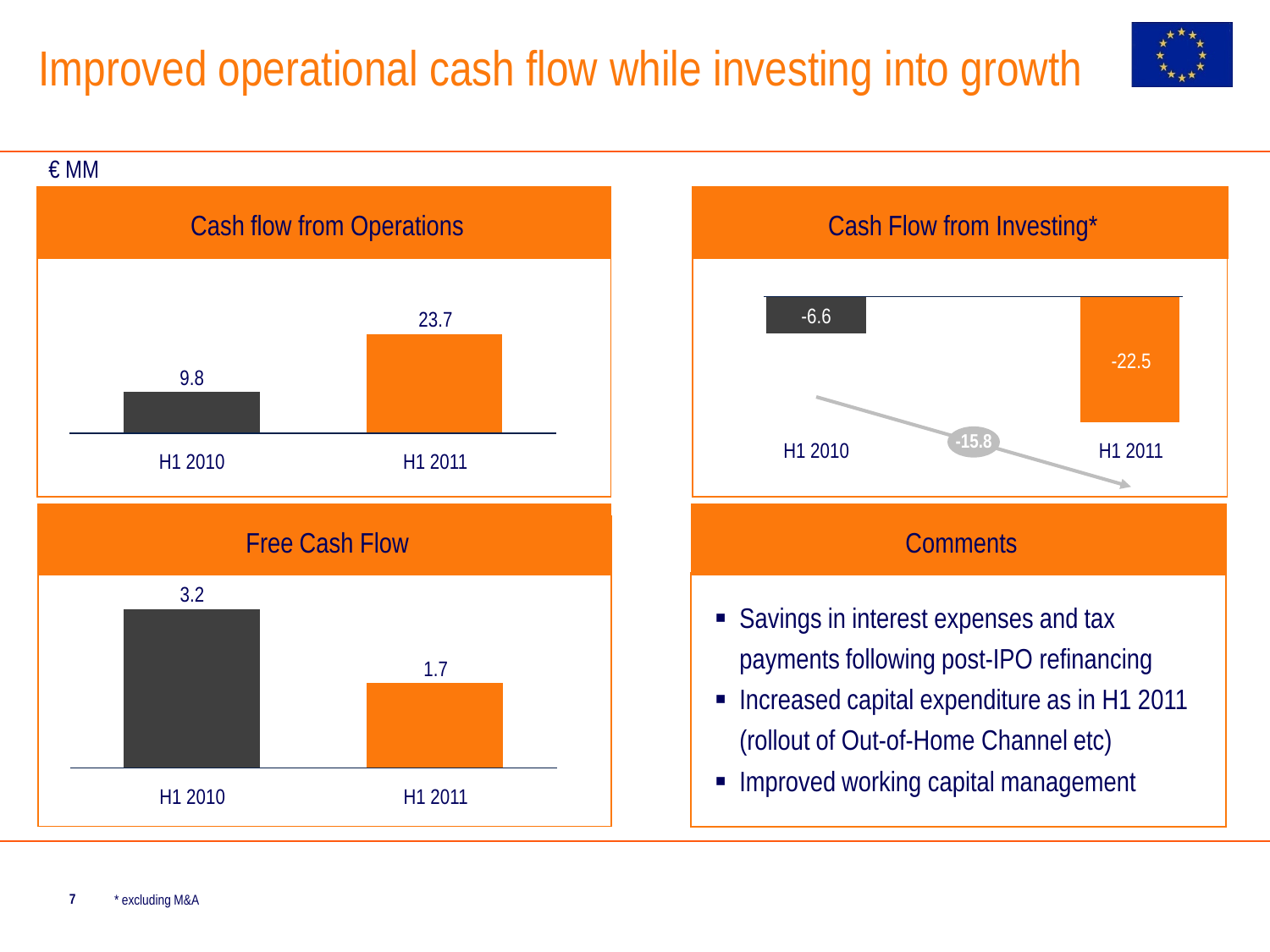## Capital expenditure profile geared to growth in H1-2011



> 63% of total capex invested in growth projects

> Major part contributed to digitalization (Out-of-Home Channel) and Premium Billboards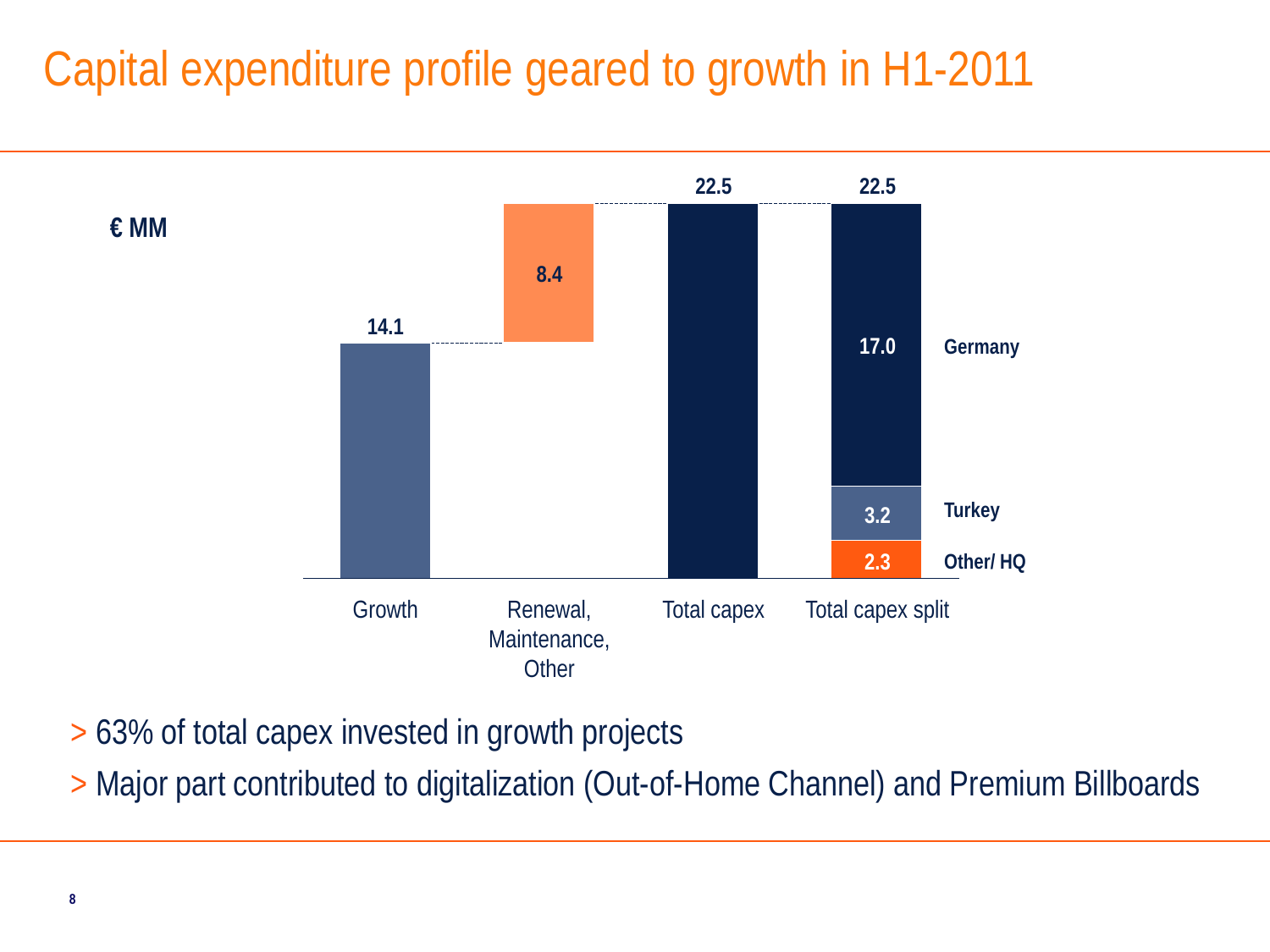# Group Net Adjusted Income H1-2011 well improved versus last year



- > Exceptional items comprise preparatory costs for new group-wide IT landscape, restructuring costs and one-time expenses in the context of a new tax legislation abroad
- $>$  Net adjusted income improved in absolute ( $+ \in 4.8$ m) and relative terms ( $+141$  BP) vs. H1-2010
- > EPS (based on net adjusted income after minorities) 41 cent per share (+73%)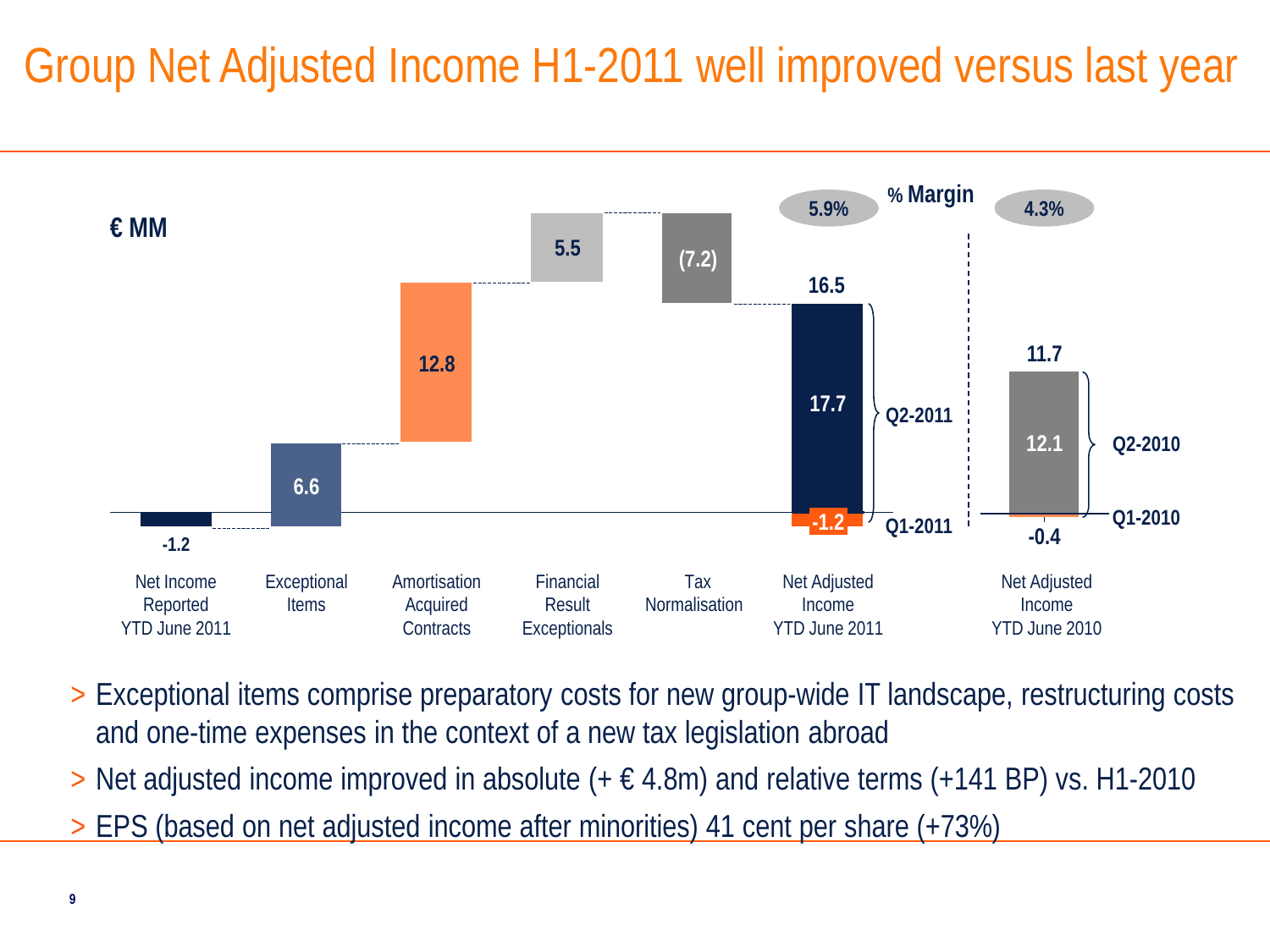## Close to 50:50 split of depreciation and amortization in H1-2011



> Amortization linked to the purchase of contractual adv. rights accounts for some 43% of total D&A

- > NAI calculation excludes amortization from PPA effects in line with industry practice
- > Total amortization expenses represent a share of some 46% of total D&A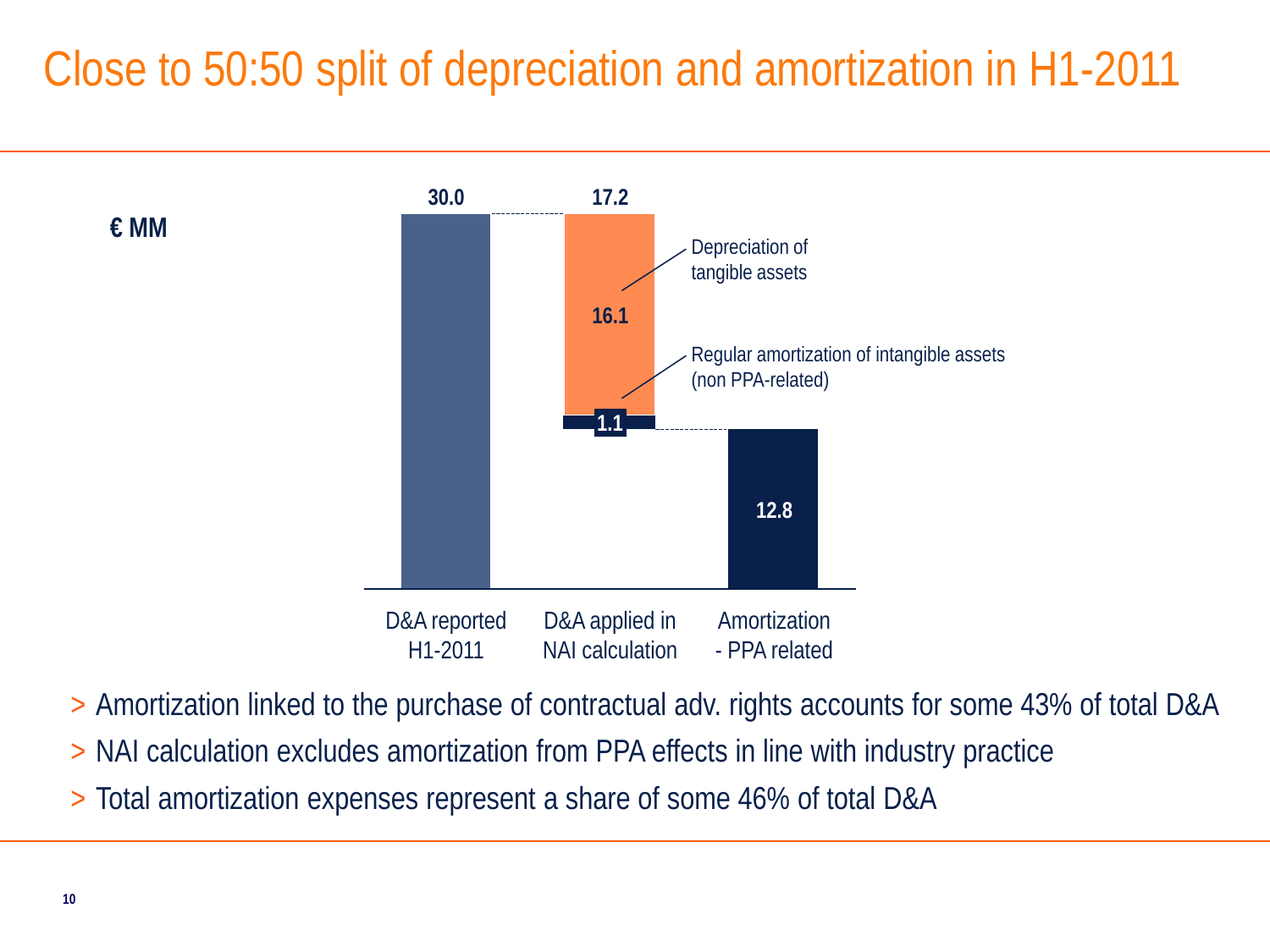### Normalised net interest result well lower than reported (H1 2011)



- > Blended debt coupon based on recurring net interest approximation roughly 8%
- > Amendment to senior loan agreement will reduce cost of senior debt by some 100 BP starting 2012
- > Fading out of interest swap agreements further bring down blended coupon by 150-200 BP in 2013